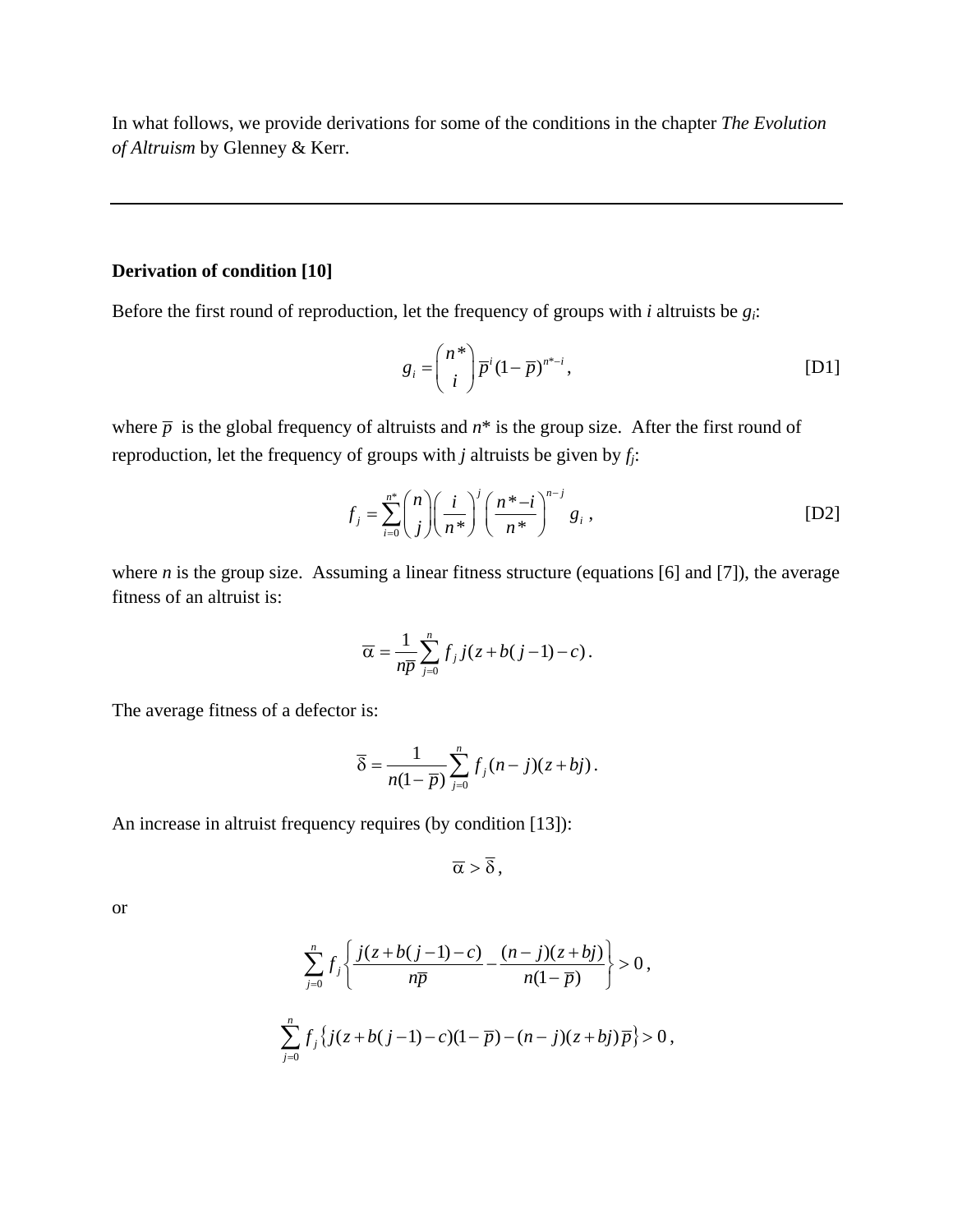$$
\sum_{j=0}^{n} f_{j} \left\{ \left[ zj(1-\overline{p}) - (n-j)z\overline{p} \right] + \left[ bj(j-1)(1-\overline{p}) - (n-j)bj\overline{p} \right] - cj(1-\overline{p}) \right\} > 0,
$$
\n
$$
\sum_{j=0}^{n} f_{j} \left\{ \left[ zj - nz\overline{p} \right] + \left[ (bj^{2} - bj)(1-\overline{p}) - nbj\overline{p} + bj^{2}\overline{p} \right] - cj(1-\overline{p}) \right\} > 0,
$$
\n
$$
\sum_{j=0}^{n} f_{j} \left\{ \left[ zj - nz\overline{p} \right] + \left[ bj^{2} - bj + bj\overline{p} - nbj\overline{p} \right] - cj(1-\overline{p}) \right\} > 0,
$$
\n
$$
\sum_{j=0}^{n} f_{j} \left\{ zj - nz\overline{p} + bj^{2} - b(1 + (n-1)\overline{p})j - c(1-\overline{p})j \right\} > 0,
$$
\n
$$
\sum_{j=0}^{n} f_{j} \left\{ \left[ z - b(1 + (n-1)\overline{p}) - c(1-\overline{p}) \right] j + bj^{2} - nz\overline{p} \right\} > 0.
$$

Using equation [D2], this condition becomes:

$$
\sum_{j=0}^n \sum_{i=0}^{n^*} {n \choose j} \left( \frac{i}{n^*} \right)^j \left( \frac{n^* - i}{n^*} \right)^{n-j} g_i \left\{ \left[ z - b(1 + (n-1)\overline{p}) - c(1-\overline{p}) \right] j + bj^2 - nz\overline{p} \right\} > 0.
$$

Using equation [D1], this condition becomes:

$$
\sum_{j=0}^n \sum_{i=0}^{n^*} {n \choose j} \left( \frac{i}{n^*} \right)^j \left( \frac{n^* - i}{n^*} \right)^{n-j} {n^* \choose i} \overline{p}^i (1 - \overline{p})^{n^* - i} \left\{ \left[ z - b(1 + (n-1)\overline{p}) - c(1 - \overline{p}) \right] j + bj^2 - nz\overline{p} \right\} > 0,
$$

or

$$
\sum_{i=0}^{n^{*}} {n^{*} \choose i} \overline{p}^{i} (1 - \overline{p})^{n^{*}-i} \sum_{j=0}^{n} {n \choose j} \left(\frac{i}{n^{*}}\right)^{j} \left(\frac{n^{*}-i}{n^{*}}\right)^{n-j} \left\{ \left[z - b(1 + (n-1)\overline{p}) - c(1-\overline{p})\right] j + bj^{2} - nz\overline{p} \right\} > 0,
$$
\n
$$
\sum_{i=0}^{n^{*}} {n^{*} \choose i} \overline{p}^{i} (1 - \overline{p})^{n^{*}-i} \left[ \left(z - b(1 + (n-1)\overline{p}) - c(1-\overline{p})\right) \left\{ \sum_{j=0}^{n} {n \choose j} \left(\frac{i}{n^{*}}\right)^{j} \left(\frac{n^{*}-i}{n^{*}}\right)^{n-j} j^{2} \right\} \right] > 0.
$$
\n[D3]

To simplify [D3], we first simplify some of the sums in brackets. Consider the sum:

$$
\sum_{j=0}^n \binom{n}{j} \left(\frac{i}{n^*}\right)^j \left(\frac{n^*-i}{n^*}\right)^{n-j} j.
$$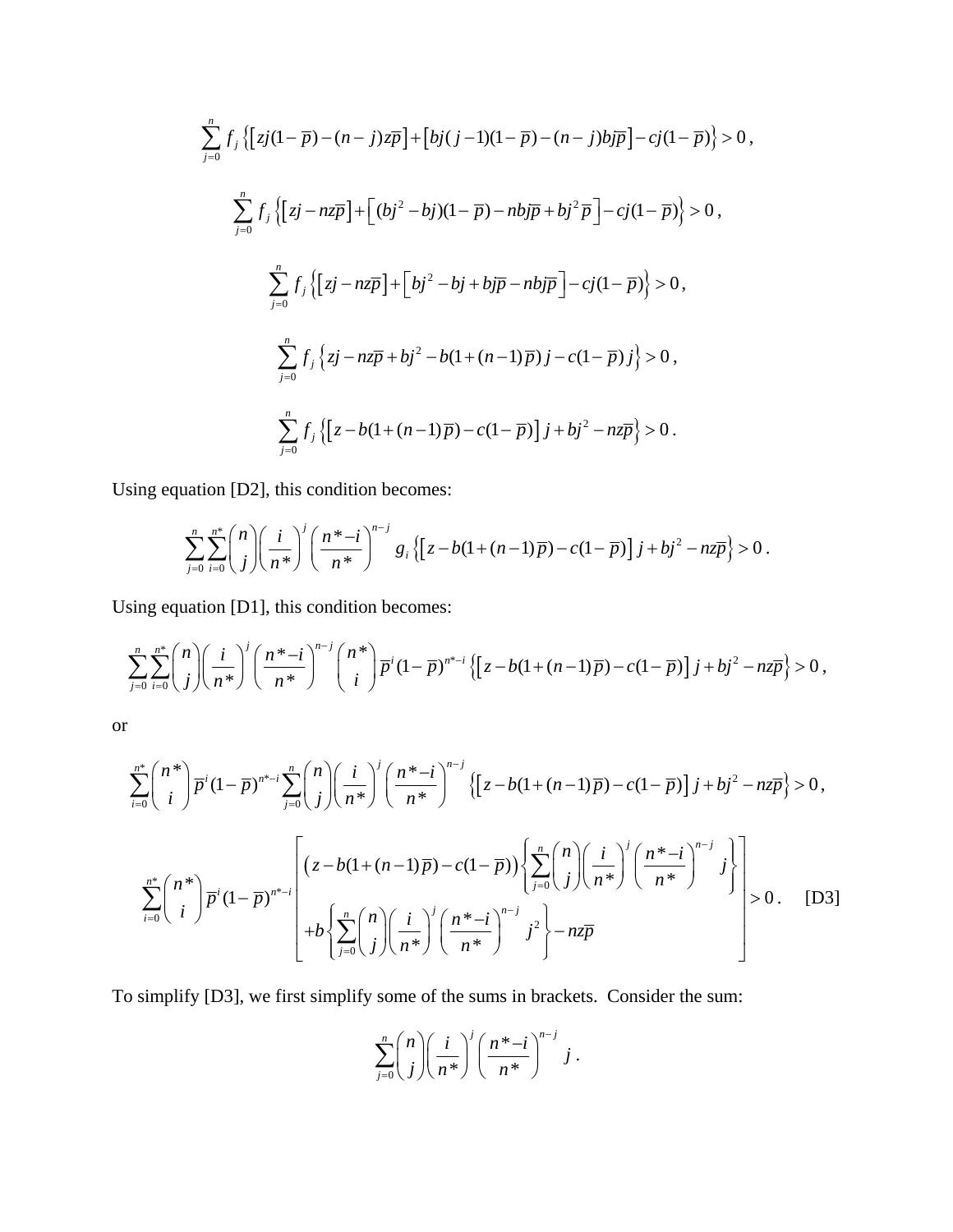This can be reworked as follows:

$$
\sum_{j=1}^{n} \frac{n!}{j!(n-j)!} \left(\frac{i}{n^{*}}\right)^j \left(\frac{n^{*}-i}{n^{*}}\right)^{n-j} j,
$$
\n
$$
n\left(\frac{i}{n^{*}}\right) \sum_{j=1}^{n} \frac{(n-1)!}{(j-1)!(n-1)-(j-1))!} \left(\frac{i}{n^{*}}\right)^{j-1} \left(\frac{n^{*}-i}{n^{*}}\right)^{(n-1)-(j-1)}.
$$

Rewriting the index of the sum as  $k = j-1$ , we have:

$$
n\left(\frac{i}{n^*}\right) \sum_{k=0}^{n-1} \frac{(n-1)!}{k!((n-1)-k)!} \left(\frac{i}{n^*}\right)^k \left(\frac{n^*-i}{n^*}\right)^{(n-1)-k},
$$

However, the sum is simply all the terms of a binomial distribution (with parameters *n*−1 and  $i/n^*$ ). Thus, this sum is simply unity, such that:

$$
\sum_{j=1}^{n} \frac{n!}{j!(n-j)!} \left(\frac{i}{n^*}\right)^j \left(\frac{n^*-i}{n^*}\right)^{n-j} j = n\left(\frac{i}{n^*}\right).
$$
 [D4]

This is simply the expectation of a binomially distributed variable (with parameters *n* and (*i*/*n*\*)). Now consider the sum:

$$
\sum_{j=0}^n \binom{n}{j} \left(\frac{i}{n^*}\right)^j \left(\frac{n^*-i}{n^*}\right)^{n-j} j^2.
$$

This can be reworked as follows:

$$
\sum_{j=1}^{n} \frac{n!}{j!(n-j)!} \left(\frac{i}{n^{*}}\right)^j \left(\frac{n^{*}-i}{n^{*}}\right)^{n-j} j^2,
$$
\n
$$
n\left(\frac{i}{n^{*}}\right) \sum_{j=1}^{n} \frac{(n-1)!}{(j-1)!(n-1)-(j-1))!} \left(\frac{i}{n^{*}}\right)^{j-1} \left(\frac{n^{*}-i}{n^{*}}\right)^{(n-1)-(j-1)} j,
$$
\n
$$
n\left(\frac{i}{n^{*}}\right) \sum_{k=0}^{n-1} \frac{(n-1)!}{k!(n-1)-k} \left(\frac{i}{n^{*}}\right)^k \left(\frac{n^{*}-i}{n^{*}}\right)^{(n-1)-k} (k+1),
$$
\n
$$
n\left(\frac{i}{n^{*}}\right) \left\{\left[\sum_{k=0}^{n-1} \frac{(n-1)!}{k!(n-1)-k} \left(\frac{i}{n^{*}}\right)^k \left(\frac{n^{*}-i}{n^{*}}\right)^{(n-1)-k} k\right] + \left[\sum_{k=0}^{n-1} \frac{(n-1)!}{k!(n-1)-k} \left(\frac{i}{n^{*}}\right)^k \left(\frac{n^{*}-i}{n^{*}}\right)^{(n-1)-k}\right]\right\}.
$$

Using equation [D4], we can simplify the above quantity: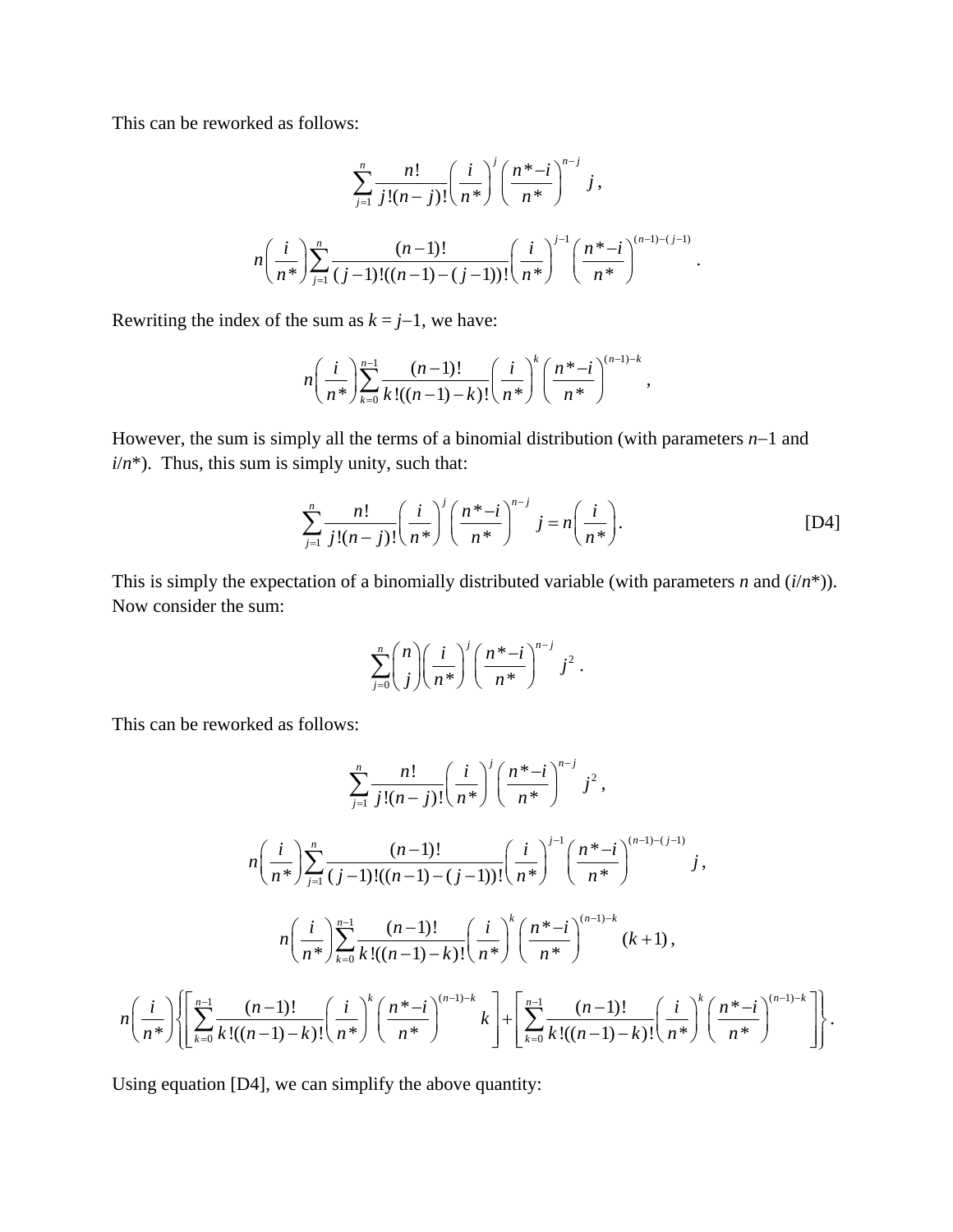$$
n\left(\frac{i}{n^*}\right)\left\{\left[(n-1)\left(\frac{i}{n^*}\right)\right]+1\right\}.
$$

Thus,

$$
\sum_{j=0}^{n} {n \choose j} \left(\frac{i}{n^{*}}\right)^j \left(\frac{n^{*}-i}{n^{*}}\right)^{n-j} j^2 = \frac{n(n-1)i^2 + n^{*}ni}{(n^{*})^2}.
$$
 [D5]

We note that equations [D4] and [D5] can be derived much more quickly using a moment generating function approach. Using equations [D4] and [D5], we can simplify equation [D3]:

$$
\sum_{i=0}^{n^*} {n^* \choose i} \overline{p}^i (1-\overline{p})^{n^*-i} \left[ \left( z - b(1+(n-1)\overline{p}) - c(1-\overline{p}) \right) \left\{ n \left( \frac{i}{n^*} \right) \right\} + b \left\{ \frac{n(n-1)i^2 + n^* ni}{(n^*)^2} \right\} - n z \overline{p} \right] > 0,
$$

or

$$
\sum_{i=0}^{n^{*}} {n^{*} \choose i} \overline{p}^{i} (1 - \overline{p})^{n^{*}-i} \left[ \left\{ (z - b(1 + (n-1)\overline{p}) - c(1 - \overline{p})) + b \right\} \left( \frac{n}{n^{*}} \right) i + b \left\{ \frac{n(n-1)}{(n^{*})^{2}} \right\} i^{2} - n z \overline{p} \right] > 0,
$$
  

$$
\left[ \left\{ (z - b(1 + (n-1)\overline{p}) - c(1 - \overline{p})) + b \right\} \left( \frac{n}{n^{*}} \right) \left\{ \sum_{i=0}^{n^{*}} {n^{*} \choose i} \overline{p}^{i} (1 - \overline{p})^{n^{*}-i} i^{2} \right\} - n z \overline{p} \right] > 0, \quad [D6]
$$

Using simplifications nearly identical to those used to produce equations [D4] and [D5], we can simplify [D6]:

$$
\left[\left\{\left(z-b(1+(n-1)\overline{p})-c(1-\overline{p})\right)+b\right\}\left(\frac{n}{n^*}\right)\left\{n^*\overline{p}\right\}\right] > 0, \\
+b\left(\frac{n(n-1)}{\left(n^*\right)^2}\right)\left\{n^*\overline{p}\left[(n^*-1)\overline{p}+1\right]\right\}-nz\overline{p}\right\} > 0,
$$

or

$$
\left\{-b(n-1)\overline{p}-c(1-\overline{p})\right\}n\overline{p}+b\left(\frac{n(n-1)}{n^*}\right)\left\{(n^*-1)\overline{p}^2+\overline{p}\right\}>0,
$$
  

$$
-bn(n-1)\overline{p}^2-c(1-\overline{p})n\overline{p}+bn(n-1)\left(\frac{(n^*-1)}{n^*}\right)\overline{p}^2+bn(n-1)\left(\frac{1}{n^*}\right)\overline{p}>0,
$$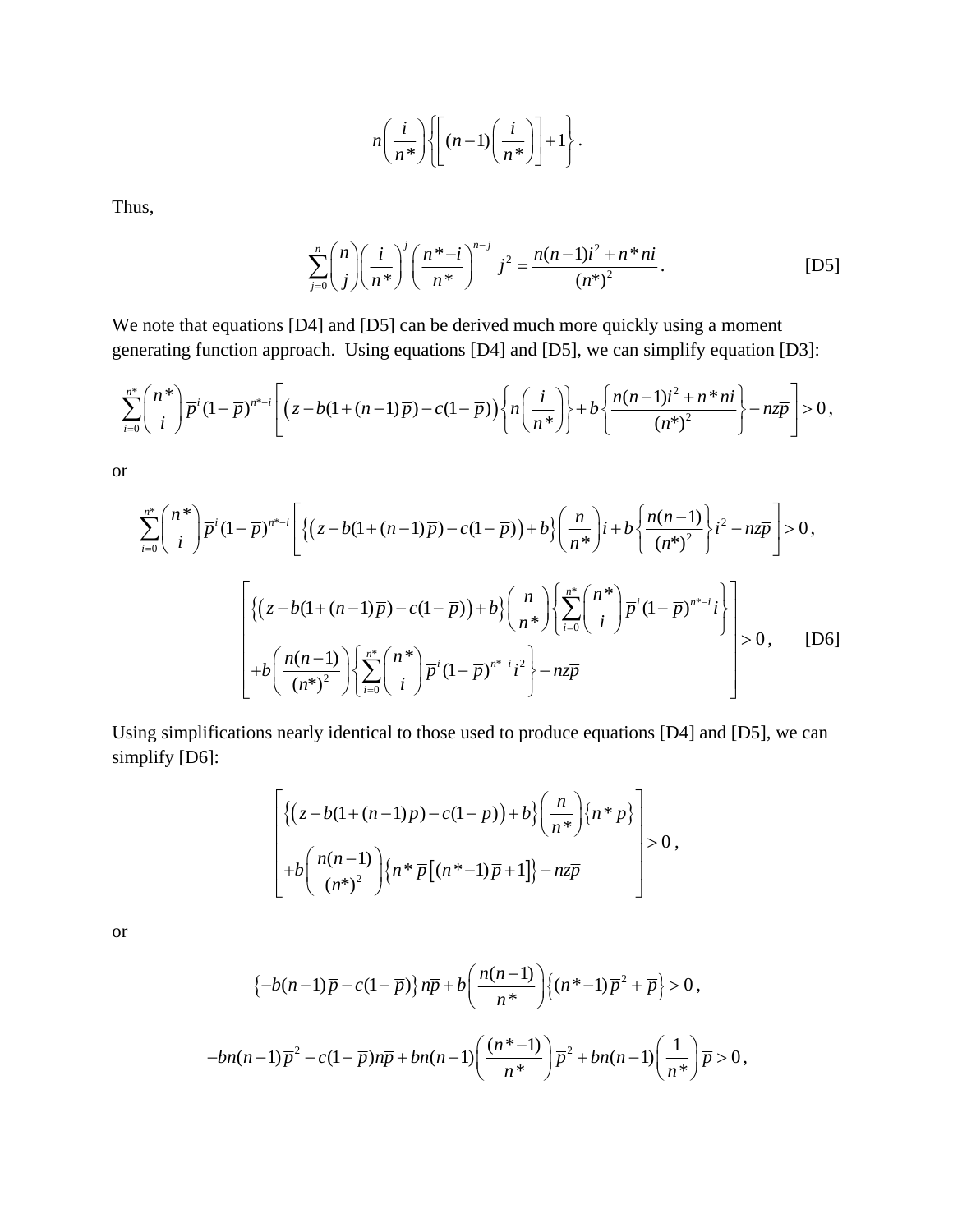$$
-c(1-\overline{p})n\overline{p} - bn(n-1)\left(\frac{1}{n^*}\right)\overline{p}^2 + bn(n-1)\left(\frac{1}{n^*}\right)\overline{p} > 0,
$$
  

$$
bn(n-1)\left(\frac{1}{n^*}\right)\overline{p}(1-\overline{p}) > c(1-\overline{p})n\overline{p},
$$
  

$$
b(n-1)\left(\frac{1}{n^*}\right) > c.
$$

With  $B=b(n-1)$ , the condition for the evolution of altruism is:

$$
B\left(\frac{1}{n^*}\right) > c\,,
$$

which completes the derivation.

## **Derivation of condition [12]**

Here we consider the case where homogeneous groups of size *n* form with probability *F* and groups randomly form with probability 1−*F*. Given these assumptions, the average fitness of an altruist and defector are:

$$
\overline{\alpha} = F(z + b(n-1) - c) + (1 - F) \frac{1}{n\overline{p}} \sum_{j=0}^{n} {n \choose j} \overline{p}^{j} (1 - \overline{p})^{n-j} (z + b(j-1) - c)j,
$$
  

$$
\overline{\delta} = Fz + (1 - F) \frac{1}{n(1 - \overline{p})} \sum_{j=0}^{n} {n \choose j} \overline{p}^{j} (1 - \overline{p})^{n-j} (z + bj)(n - j).
$$

The average altruist fitness can be reworked as follows:

$$
\overline{\alpha} = F(z + b(n-1) - c) + (1 - F) \frac{1}{n\overline{p}} \sum_{j=0}^{n} {n \choose j} \overline{p}^{j} (1 - \overline{p})^{n-j} ((z - b - c)j + bj^{2}),
$$
  

$$
\overline{\alpha} = F(z + b(n-1) - c) + (1 - F) \frac{(z - b - c)}{n\overline{p}} \left\{ \sum_{j=0}^{n} {n \choose j} \overline{p}^{j} (1 - \overline{p})^{n-j} j \right\} + (1 - F) \frac{b}{n\overline{p}} \left\{ \sum_{j=0}^{n} {n \choose j} \overline{p}^{j} (1 - \overline{p})^{n-j} j^{2} \right\}.
$$

Using simplifications nearly identical to those used to produce equations [D4] and [D5], we have

$$
\overline{\alpha} = F(z+b(n-1)-c) + (1-F)\frac{(z-b-c)}{n\overline{p}}\left\{n\overline{p}\right\} + (1-F)\frac{b}{n\overline{p}}\left\{n\overline{p}\left[(n-1)\overline{p}+1\right]\right\},\
$$

$$
\overline{\alpha} = F(z+b(n-1)-c) + (1-F)(z-b-c) + (1-F)b\left[(n-1)\overline{p}+1\right],
$$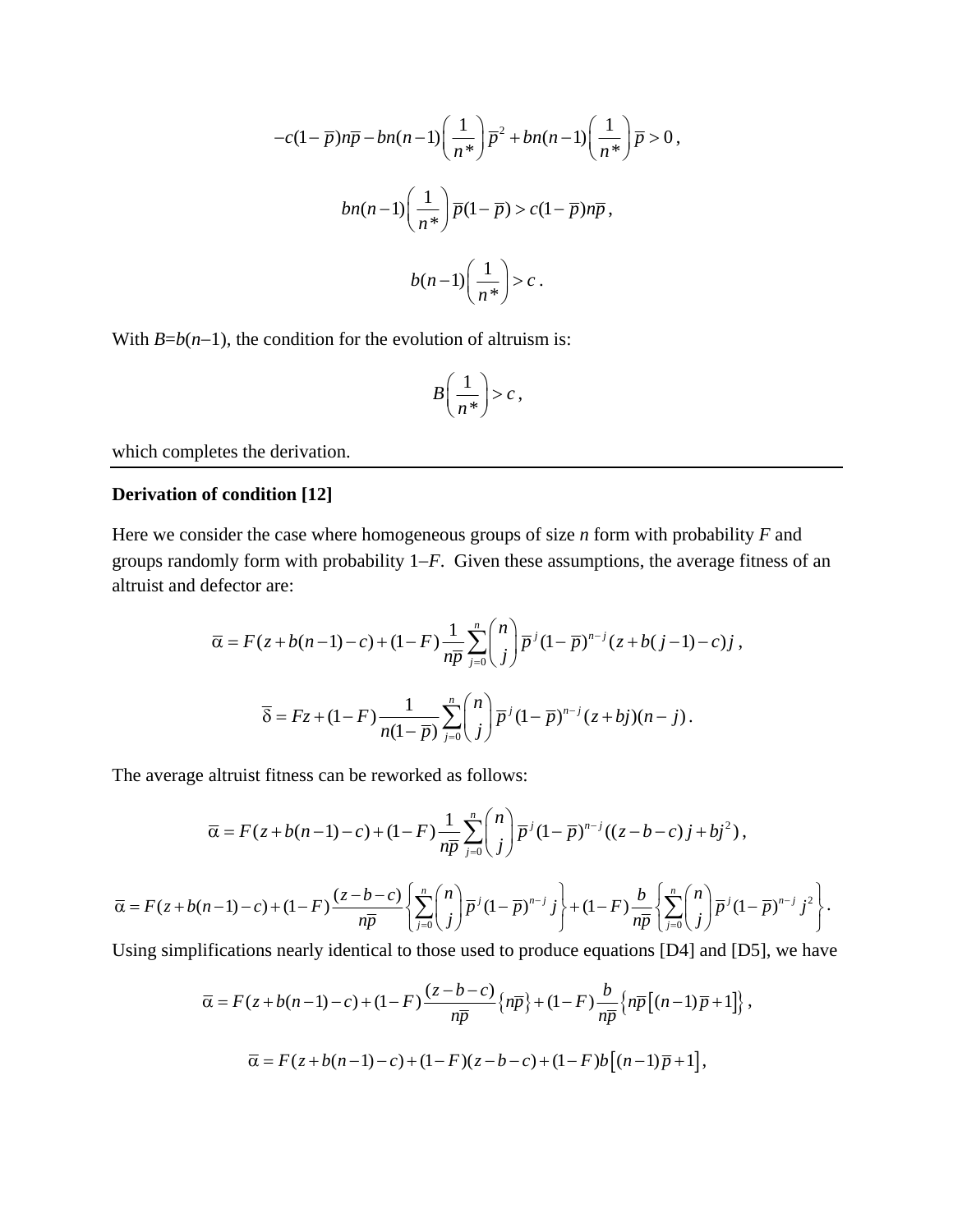$$
\overline{\alpha} = z - c + F(b(n-1)) + (1 - F)b(n-1)\overline{p},
$$
  

$$
\overline{\alpha} = z + \{F + (1 - F)\overline{p}\}(b(n-1)) - c.
$$

The average defector fitness can be reworked as follows:

$$
\overline{\delta} = Fz + (1 - F) \frac{1}{n(1 - \overline{p})} \sum_{j=0}^{n} {n \choose j} \overline{p}^{j} (1 - \overline{p})^{n-j} (z + bj)(n - j),
$$
\n
$$
\overline{\delta} = Fz + (1 - F) \frac{1}{n(1 - \overline{p})} \sum_{j=0}^{n} {n \choose j} \overline{p}^{j} (1 - \overline{p})^{n-j} (zn + (bn - z)j - bj^{2}),
$$
\n
$$
\overline{\delta} = Fz + (1 - F) \frac{z}{(1 - \overline{p})} + (1 - F) \frac{bn - z}{n(1 - \overline{p})} \left\{ \sum_{j=0}^{n} {n \choose j} \overline{p}^{j} (1 - \overline{p})^{n-j} j \right\} - (1 - F) \frac{b}{n(1 - \overline{p})} \left\{ \sum_{j=0}^{n} {n \choose j} \overline{p}^{j} (1 - \overline{p})^{n-j} j^{2} \right\}.
$$
\n
$$
\overline{\delta} = Fz + (1 - F) \frac{z}{(1 - \overline{p})} + (1 - F) \frac{bn - z}{n(1 - \overline{p})} \left\{ n \overline{p} \right\} - (1 - F) \frac{b}{n(1 - \overline{p})} \left\{ n \overline{p} \left[ (n - 1) \overline{p} + 1 \right] \right\},
$$
\n
$$
\overline{\delta} = Fz + (1 - F) \frac{z}{(1 - \overline{p})} + (1 - F) \frac{(bn - z)\overline{p}}{(1 - \overline{p})} - (1 - F) \frac{(n - 1)b\overline{p}^{2}}{(1 - \overline{p})} - (1 - F) \frac{b\overline{p}}{(1 - \overline{p})},
$$
\n
$$
\overline{\delta} = Fz + (1 - F) \left\{ \frac{z(1 - \overline{p}) + b(n - 1)\overline{p} - (n - 1)b\overline{p}^{2}}{(1 - \overline{p})} \right\},
$$
\n
$$
\overline{\delta} = Fz + (1 - F) \left\{ \frac{z(1 - \overline{p}) + b(n - 1)\overline{p}(1 - \overline{p})}{(
$$

Condition [13] amounts to:

$$
z + \{F + (1 - F)\overline{p}\}(b(n-1)) - c > z + (1 - F)\overline{p}(b(n-1)),
$$
\n
$$
F(b(n-1)) - c > 0,
$$
\n
$$
(b(n-1))F > c.
$$

With  $B=b(n-1)$ , the condition for the evolution of altruism is:

$$
BF>c,
$$

which completes the derivation.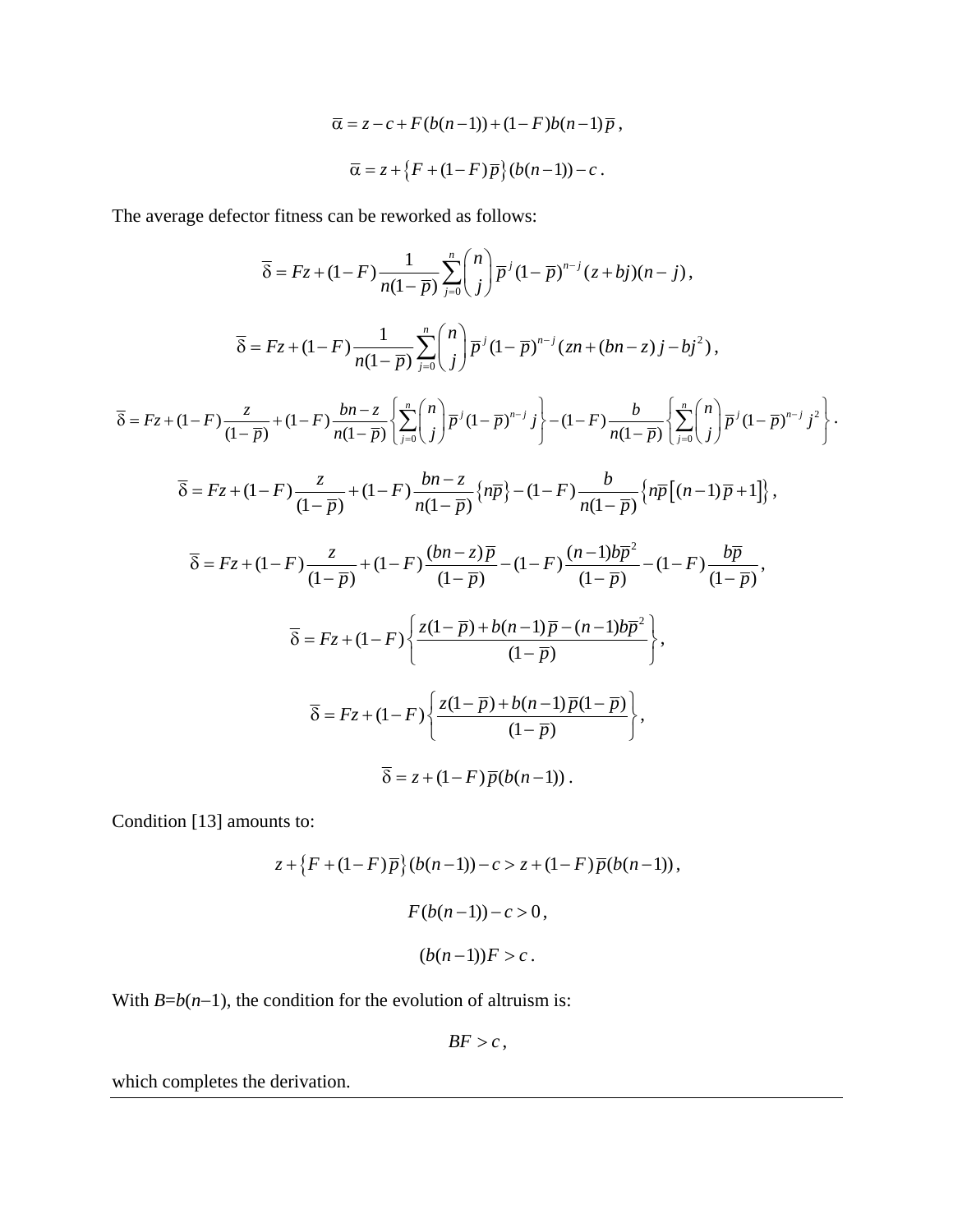## **Derivation of condition [14]**

Here we make no assumptions about the way groups form. Thus, we will let  $f_i$  be the frequency of groups with *i* altruists. In this general case, condition [13] is

$$
\frac{1}{n\overline{p}}\sum_{i=0}^{n}f_{i}\alpha_{i-1}i > \frac{1}{n(1-\overline{p})}\sum_{i=0}^{n}f_{i}\delta_{i}(n-i),
$$
  

$$
(1-\overline{p})\sum_{i=0}^{n}f_{i}\alpha_{i-1}i > \overline{p}\sum_{i=0}^{n}f_{i}\delta_{i}(n-i),
$$
  

$$
\sum_{i=0}^{n}f_{i}\alpha_{i-1}i - \overline{p}\sum_{i=0}^{n}f_{i}\{\alpha_{i-1}i + \delta_{i}(n-i)\} > 0.
$$
 [D7]

In order to switch to a collective perspective, we note that:

$$
\alpha_{i-1}i = \pi_i \phi_i ,
$$
  

$$
\alpha_{i-1}i + \delta_i (n - i) = \pi_i .
$$

Thus, condition [D7] can be rewritten:

$$
\sum_{i=0}^{n} f_{i} \pi_{i} \phi_{i} - \overline{p} \sum_{i=0}^{n} f_{i} \pi_{i} > 0.
$$
\n
$$
\sum_{i=0}^{n} f_{i} (\pi_{i} \phi_{i} - \pi_{i} \overline{p}) > 0,
$$
\n
$$
\sum_{i=0}^{n} f_{i} (\pi_{i} p_{i} - \pi_{i} \overline{p} + \pi_{i} \phi_{i} - \pi_{i} p_{i}) > 0,
$$
\n
$$
\sum_{i=0}^{n} f_{i} (\pi_{i} (p_{i} - \overline{p})) + \sum_{i=0}^{n} f_{i} \pi_{i} (\phi_{i} - p_{i}) > 0,
$$
\n[DS]

Thus, by standard statistical definitions, this condition becomes:

$$
cov(\pi, p) + ave[\pi(\phi - p)] > 0,
$$

which completes the derivation.